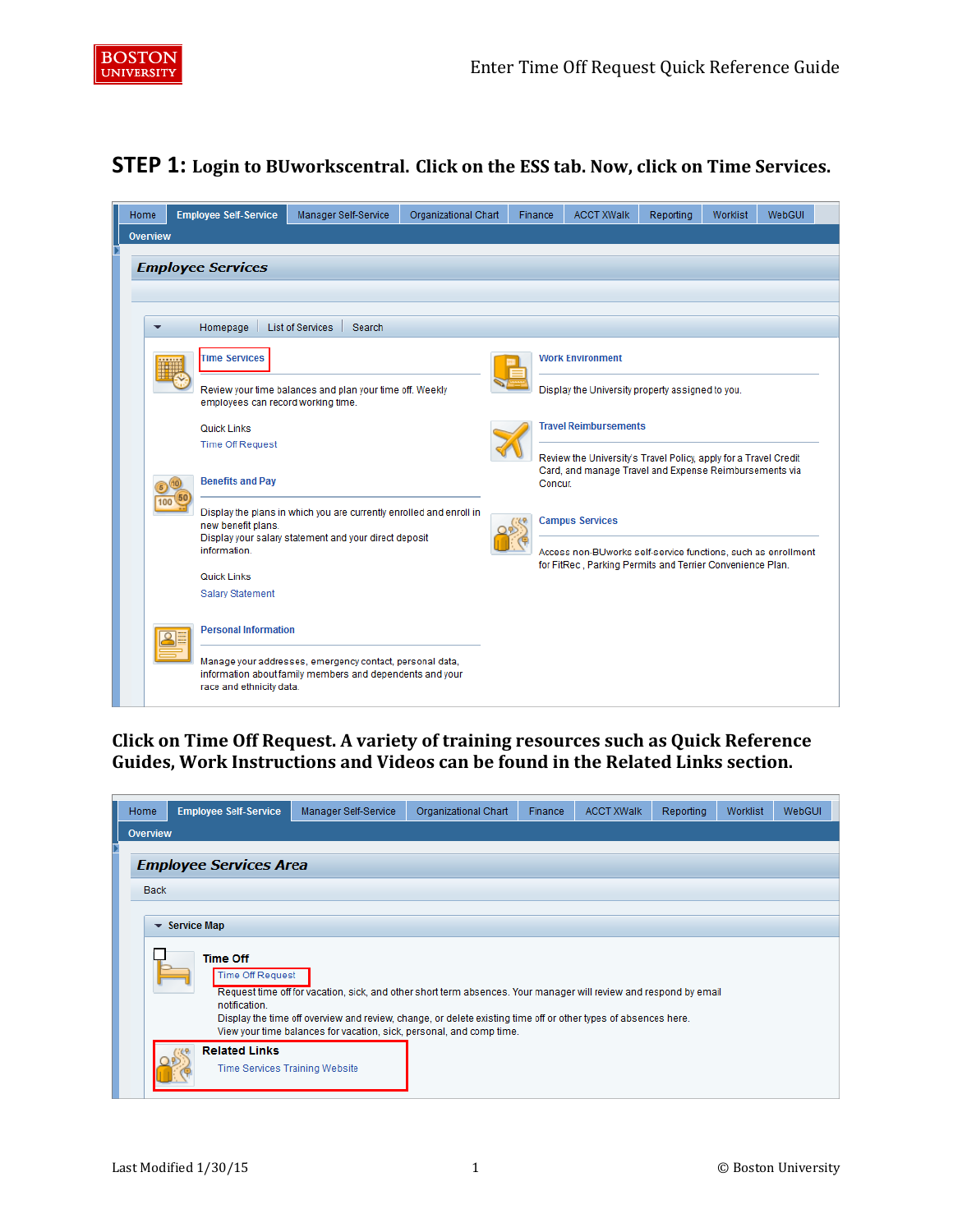

**Step 2: Review history of Time Off requests and view Time Balances. To create a new request, click on Create New Time Off Request.**

| <b>Time Off Request</b> |                           |                               |                       |                |            |                      |                 |                    |                    |                |              |
|-------------------------|---------------------------|-------------------------------|-----------------------|----------------|------------|----------------------|-----------------|--------------------|--------------------|----------------|--------------|
|                         |                           |                               |                       |                |            |                      |                 |                    |                    |                | $\mathbf{0}$ |
|                         | Time Off Overview         | C Create New Time off Request |                       |                |            |                      |                 |                    |                    |                |              |
|                         | Show from: 12/23/2014     | <b>La Apply</b>               |                       |                |            |                      |                 |                    |                    |                |              |
| Actions                 | Type of Time Off          |                               | Start Date            |                | End Date   |                      | Document Status |                    | Absence hours Used |                |              |
| 71                      | Comp Time Earned (Exempt) |                               | 09/07/2015            |                | 09/07/2015 |                      | Sent            |                    | 8.00               |                |              |
| / ii                    | Vacation                  |                               | 05/25/2015            |                | 05/26/2015 |                      | Sent            |                    |                    | 16.00 8 Hours  |              |
|                         | Vacation                  |                               | 05/22/2015            |                | 05/26/2015 |                      | Approved        |                    |                    | 24.00 16 Hours |              |
| <b>/ 11</b>             | Vacation                  |                               | 04/03/2015            |                | 04/03/2015 |                      | Rejected        |                    | 8.00               |                |              |
| Æ                       | Sick Pay                  |                               | 04/02/2015            |                | 04/02/2015 |                      | Sent            |                    |                    | 8.00 8 Hours   | E            |
|                         | Time Balances Overview    |                               |                       |                |            |                      |                 |                    |                    |                |              |
|                         | Absence Type: All Types   |                               | Show from: 01/23/2015 | <b>C</b> Apply |            |                      |                 |                    |                    |                |              |
| Absence Type            |                           | Deductible from               |                       | Deductible to  |            | Entitlement (Earned) |                 | Used (Past)        | Planned (Future)   | Available      |              |
| Vacation                |                           | 09/01/2014                    |                       | 12/31/9999     |            | 96.67 Hours          |                 | 40.00 Hours        | 48.00 Hours        | 8.67 Hours     |              |
| Sick                    |                           | 09/01/2014                    |                       | 12/31/9999     |            | 514.00 Hours         |                 | <b>12.00 Hours</b> | 62.00 Hours        | 440.00 Hours   |              |

**Step 3: Enter your request as in steps 1 thru 6. In the example below, a vacation day is being requested for on Feb 12, 2015.** 

| <b>Time Off Request</b>                                                                 |                                                            |                           |
|-----------------------------------------------------------------------------------------|------------------------------------------------------------|---------------------------|
| <b>i</b> ⊠ Submit<br><sup>■</sup> Submit and Create Another Request   <b>X</b> Cancel   |                                                            |                           |
|                                                                                         |                                                            |                           |
| Calendar<br>Employee View Team Calendar<br>۰                                            | <b>Time Balances Overview</b><br><b>Time Off Requests</b>  |                           |
|                                                                                         |                                                            |                           |
| $\overline{\phantom{0}}$ 2015<br>View: February<br>$\blacktriangleright$ Apply          |                                                            |                           |
| February 2015<br>January 2015                                                           | March 2015<br>Þ.                                           |                           |
| Mo Tu We Th Fr Sa Su<br>Mo Tu We Th Fr Sa Su                                            | Mo Tu We Th Fr Sa Su                                       |                           |
| 1 29 30 31 1 2 3 4<br>5 26 27 28 29 30 31 1                                             | 9 23 24 25 26 27 28 1                                      |                           |
| 6 2 3 4 5 6 7 8<br>2 5 6 7 8 9 10 11<br>3 12 13 14 15 16 17 18<br>7 9 10 11 12 13 14 15 | $10$ 2 3 4 5<br>$\bullet$<br>7 8<br>11 9 10 11 12 13 14 15 |                           |
| 19 20 21 22 23 24 25<br>8 16 17 18 19 20 21 22<br>$\overline{4}$                        | 12 16 17 18 19 20 21 22                                    |                           |
| 5 26 27 28 29 30 31 1<br>9 23 24 25 26 27 28 1                                          | 13 23 24 25 26 27 28 29                                    |                           |
| $10$ 2 3 4 5 6 7 8<br>$6$ 2 3 4 5 6 7 8                                                 | 14 30 31 1 2 3 4 5                                         |                           |
| Multiple Entries Sent Deletion Requested Non-Working Day<br>Absent                      |                                                            |                           |
| <b>Holiday</b>                                                                          |                                                            |                           |
|                                                                                         |                                                            |                           |
| $\blacktriangleright$ Time Off Details<br>6<br><b>Check</b>                             |                                                            |                           |
|                                                                                         |                                                            |                           |
| <b>Type of Time Off</b>                                                                 |                                                            | <b>Additional Data</b>    |
| Type of Time Off: *                                                                     | Vacation<br>▼                                              | <b>FMLA Related:</b><br>□ |
| Description:                                                                            | $\mathbf{1}$<br>Vacation                                   |                           |
|                                                                                         |                                                            |                           |
| <b>General Data</b>                                                                     |                                                            |                           |
| Start Date: *                                                                           | 67<br>$\overline{2}$<br>02/12/2015                         |                           |
| End Date: *                                                                             | 67<br>02/12/2015                                           |                           |
| Absence hours:                                                                          | 3<br>8.00                                                  |                           |
| Approver Name:                                                                          | <b>TEST EMP3</b>                                           |                           |
| Note:                                                                                   | 4<br>Need a vacation day on Feb 12, 2015                   |                           |
|                                                                                         |                                                            |                           |
|                                                                                         | 5                                                          |                           |
|                                                                                         |                                                            |                           |
|                                                                                         |                                                            |                           |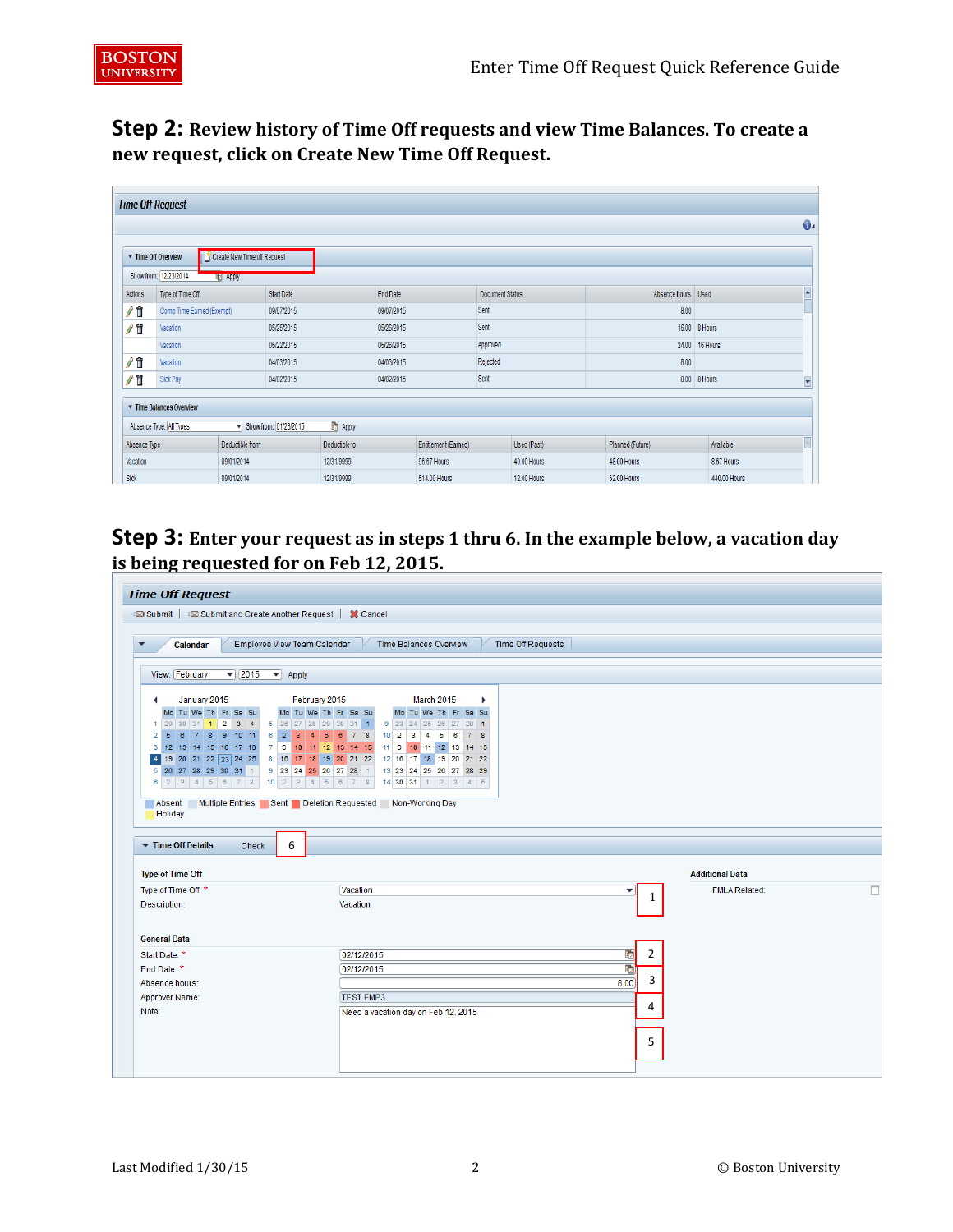

|                         | <b>Type of Time Off</b> | Select the type of time off from the drop down list:       |
|-------------------------|-------------------------|------------------------------------------------------------|
|                         | (According to your      | Comp Time                                                  |
|                         | employee status         | <b>Floating Holiday</b>                                    |
|                         | and group, you          | <b>Jury Duty</b>                                           |
|                         | may be eligible for     | Military Leave                                             |
|                         | other types of          | Sick Unpaid                                                |
|                         | leave options)          | Sick pay                                                   |
|                         |                         | Sympathy - Bereavement                                     |
|                         |                         | <b>Unpaid Time Off</b>                                     |
|                         |                         | Vacation                                                   |
|                         |                         | Comp Time Earned (exempt)                                  |
| $\overline{\mathbf{2}}$ | <b>Start Date</b>       | Click the calendar icon on the far right of the Start      |
|                         |                         | <b>Date</b> field to select the start date of the time off |
|                         |                         | request.                                                   |
| 3                       | <b>End Date</b>         | Click the calendar icon on the far right of the End        |
|                         |                         | Date field to select the date the time off request         |
|                         |                         | ends.                                                      |
|                         | <b>Absence Hours</b>    | The system will automatically calculate the number         |
|                         |                         | of hours based upon your planned work time when            |
|                         |                         | you click on the CHECK button. If you wish to take         |
|                         |                         | only a few hours (less than a full day) off, please        |
|                         |                         | enter the appropriate number of hours.                     |
| $\overline{\mathbf{5}}$ | <b>Note</b>             | Enter an explanation for the time off request for the      |
|                         |                         | approver.                                                  |
| 6                       | <b>Check</b>            | Click the <b>CHECK</b> button to validate the entries and  |
|                         |                         | save. If you have enough quota and if your request         |
|                         |                         | does not conflict with a previously made request,          |
|                         |                         | you will see a message as shown in screen below:           |
|                         |                         | "Check of Time Off Request was successful."                |
|                         |                         | Please note that if you are a part-time employee, you      |
|                         |                         | will need to enter a request for each day that you         |
|                         |                         | intend to take as vacation AND indicate how many           |
|                         |                         | hours you will be taking per day.                          |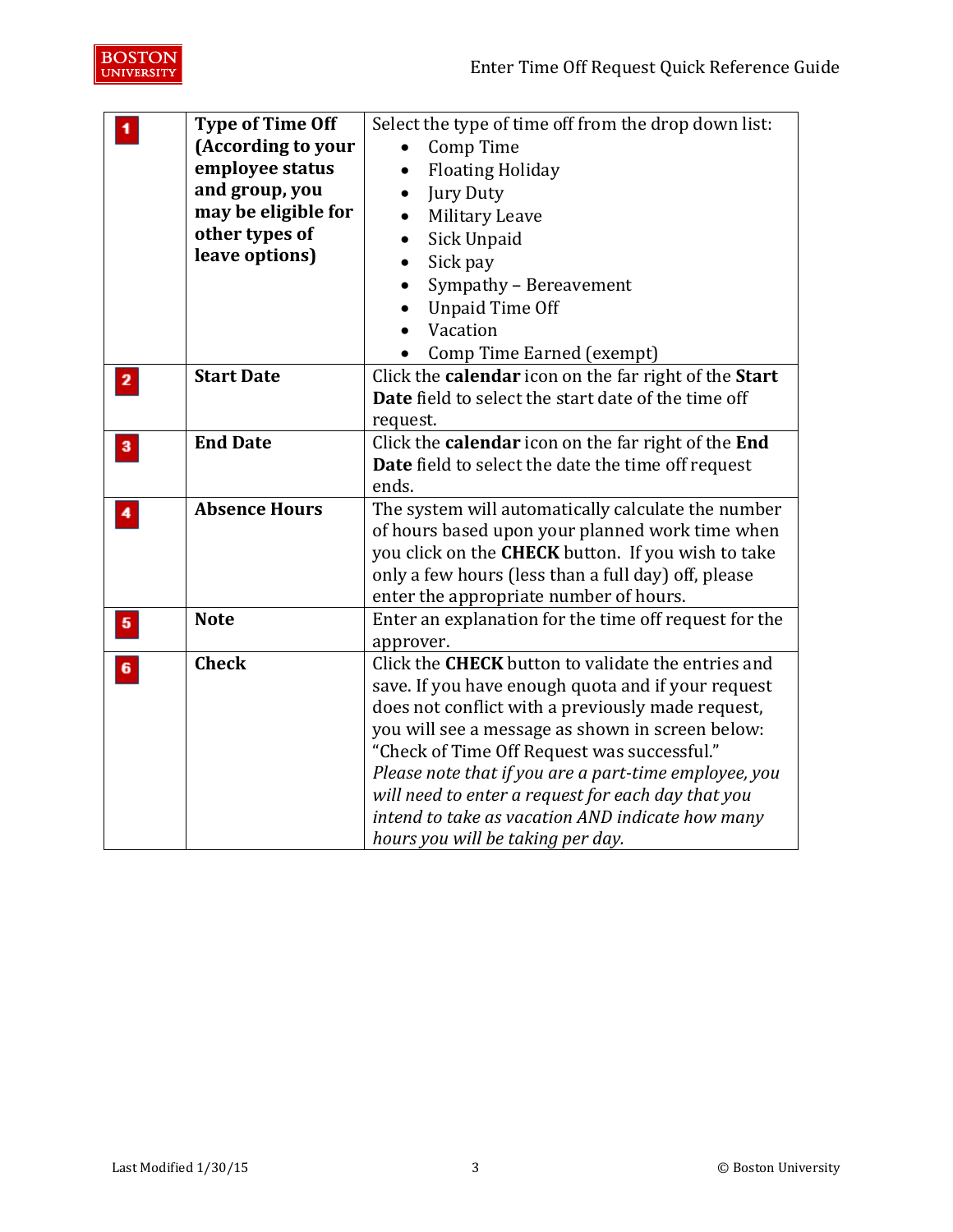

| <b>Time Off Request</b>                                     |                         |                |                 |              |  |                |                                        |                                    |                                                          |                |       |                                    |                 |            |          |                                     |                 |          |                |                                            |                |    |                |                          |                          |
|-------------------------------------------------------------|-------------------------|----------------|-----------------|--------------|--|----------------|----------------------------------------|------------------------------------|----------------------------------------------------------|----------------|-------|------------------------------------|-----------------|------------|----------|-------------------------------------|-----------------|----------|----------------|--------------------------------------------|----------------|----|----------------|--------------------------|--------------------------|
| i⊠ Submit   i⊠ Submit and Create Another Request   X Cancel |                         |                |                 |              |  |                |                                        |                                    |                                                          |                |       |                                    |                 |            |          |                                     |                 |          |                |                                            |                |    |                |                          |                          |
|                                                             |                         |                |                 |              |  |                |                                        |                                    |                                                          |                |       |                                    |                 |            |          |                                     |                 |          |                |                                            |                |    |                |                          |                          |
| Check of Time Off Request was successful                    |                         |                |                 |              |  |                |                                        |                                    |                                                          |                |       |                                    |                 |            |          |                                     |                 |          |                |                                            |                |    |                |                          |                          |
|                                                             |                         |                |                 |              |  |                |                                        |                                    |                                                          |                |       |                                    |                 |            |          |                                     |                 |          |                |                                            |                |    |                |                          |                          |
|                                                             |                         |                |                 |              |  |                |                                        |                                    |                                                          |                |       |                                    |                 |            |          |                                     |                 |          |                |                                            |                |    |                |                          |                          |
| ٠                                                           |                         |                | Calendar        |              |  |                |                                        |                                    | Employee View Team Calendar                              |                |       |                                    |                 |            |          |                                     |                 |          |                | <b>Time Balances Overview</b>              |                |    |                | <b>Time Off Requests</b> |                          |
|                                                             |                         | View: February |                 |              |  |                |                                        | $=$   2015                         |                                                          | ▾▏             | Apply |                                    |                 |            |          |                                     |                 |          |                |                                            |                |    |                |                          |                          |
|                                                             |                         |                |                 |              |  |                |                                        |                                    |                                                          |                |       |                                    |                 |            |          |                                     |                 |          |                |                                            |                |    |                |                          |                          |
|                                                             | ◀                       |                |                 | January 2015 |  |                |                                        |                                    |                                                          |                |       | February 2015                      |                 |            |          |                                     |                 |          |                | <b>March 2015</b>                          |                |    |                | ٠                        |                          |
|                                                             | 1                       |                | 29 30 31 1      |              |  | $\overline{2}$ |                                        | Mo Tu We Th Fr Sa Su<br>$3 \mid 4$ |                                                          |                |       | Mo Tu We Th Fr Sa Su               |                 |            |          |                                     |                 |          |                | Mo Tu We Th Fr Sa Su<br>$9$ 23 24 25 26 27 |                |    | 28             | 1                        |                          |
|                                                             | $\overline{2}$          |                | $5 \t6 \t7 \t8$ |              |  |                |                                        | 91011                              |                                                          |                |       | 5 26 27 28 29 30 31 1<br>$6$ 2 3 4 | $5\phantom{.0}$ |            | 6 7 8    |                                     |                 | $10$ 2   | 3 <sup>1</sup> | 4 <sup>1</sup>                             | 5              | 6  | $\overline{7}$ | $\mathbf{8}$             |                          |
|                                                             |                         |                |                 |              |  |                |                                        | 3 12 13 14 15 16 17 18             | $\overline{7}$                                           | 9              | 10    |                                    |                 |            |          | 11 12 13 14 15                      |                 | $11$ 9   |                | 10 11 12 13 14 15                          |                |    |                |                          |                          |
|                                                             | 4                       |                |                 |              |  |                |                                        | 19 20 21 22 23 24 25               | 8                                                        |                |       | 16 17 18 19 20 21 22               |                 |            |          |                                     |                 | $12$ 16  |                | 17 18 19 20                                |                |    |                | 21 22                    |                          |
|                                                             | 5                       |                |                 |              |  |                | 26 27 28 29 30 31 1                    |                                    | 9                                                        | 23             | 24    | 25                                 |                 | 26 27 28   |          | $\vert$ 1                           | 13 <sup>1</sup> | 23       | 24             |                                            | 25 26          | 27 |                | 28 29                    |                          |
|                                                             | 6                       |                |                 |              |  |                | $2 \mid 3 \mid 4 \mid 5 \mid 6 \mid 7$ | 8                                  | 10 <sub>1</sub>                                          | $\overline{2}$ | 3     | $\overline{4}$                     | $\sqrt{5}$      | $_{\rm 6}$ |          | $7 \quad 8$                         |                 | 14 30 31 |                | $\vert$                                    | $\overline{2}$ | 3  | $\overline{4}$ | 5                        |                          |
|                                                             | Absent                  |                |                 |              |  |                |                                        |                                    | Multiple Entries Sent Deletion Requested Non-Working Day |                |       |                                    |                 |            |          |                                     |                 |          |                |                                            |                |    |                |                          |                          |
|                                                             |                         | Holiday        |                 |              |  |                |                                        |                                    |                                                          |                |       |                                    |                 |            |          |                                     |                 |          |                |                                            |                |    |                |                          |                          |
|                                                             |                         |                |                 |              |  |                |                                        |                                    |                                                          |                |       |                                    |                 |            |          |                                     |                 |          |                |                                            |                |    |                |                          |                          |
|                                                             | Time Off Details        |                |                 |              |  |                |                                        | <b>Check</b>                       |                                                          |                |       |                                    |                 |            |          |                                     |                 |          |                |                                            |                |    |                |                          |                          |
|                                                             |                         |                |                 |              |  |                |                                        |                                    |                                                          |                |       |                                    |                 |            |          |                                     |                 |          |                |                                            |                |    |                |                          |                          |
|                                                             | <b>Type of Time Off</b> |                |                 |              |  |                |                                        |                                    |                                                          |                |       |                                    |                 |            |          |                                     |                 |          |                |                                            |                |    |                |                          |                          |
|                                                             | Type of Time Off: *     |                |                 |              |  |                |                                        |                                    |                                                          |                |       |                                    |                 |            |          | Vacation                            |                 |          |                |                                            |                |    |                |                          | $\overline{\phantom{a}}$ |
|                                                             | Description:            |                |                 |              |  |                |                                        |                                    |                                                          |                |       |                                    |                 |            | Vacation |                                     |                 |          |                |                                            |                |    |                |                          |                          |
|                                                             |                         |                |                 |              |  |                |                                        |                                    |                                                          |                |       |                                    |                 |            |          |                                     |                 |          |                |                                            |                |    |                |                          |                          |
|                                                             | <b>General Data</b>     |                |                 |              |  |                |                                        |                                    |                                                          |                |       |                                    |                 |            |          |                                     |                 |          |                |                                            |                |    |                |                          |                          |
|                                                             | Start Date: *           |                |                 |              |  |                |                                        |                                    |                                                          |                |       |                                    |                 |            |          | 02/12/2015                          |                 |          |                |                                            |                |    |                |                          | 呞                        |
|                                                             | End Date: *             |                |                 |              |  |                |                                        |                                    |                                                          |                |       |                                    |                 |            |          | 02/12/2015                          |                 |          |                |                                            |                |    |                |                          | 晒                        |
|                                                             | Absence hours:          |                |                 |              |  |                |                                        |                                    |                                                          |                |       |                                    |                 |            |          |                                     |                 |          |                |                                            |                |    |                |                          | 8.00                     |
|                                                             | Approver Name:          |                |                 |              |  |                |                                        |                                    |                                                          |                |       |                                    |                 |            |          | <b>TEST EMP3</b>                    |                 |          |                |                                            |                |    |                |                          |                          |
|                                                             | Note:                   |                |                 |              |  |                |                                        |                                    |                                                          |                |       |                                    |                 |            |          | Need a vacation day on Feb 12, 2015 |                 |          |                |                                            |                |    |                |                          |                          |
|                                                             |                         |                |                 |              |  |                |                                        |                                    |                                                          |                |       |                                    |                 |            |          |                                     |                 |          |                |                                            |                |    |                |                          |                          |
|                                                             |                         |                |                 |              |  |                |                                        |                                    |                                                          |                |       |                                    |                 |            |          |                                     |                 |          |                |                                            |                |    |                |                          |                          |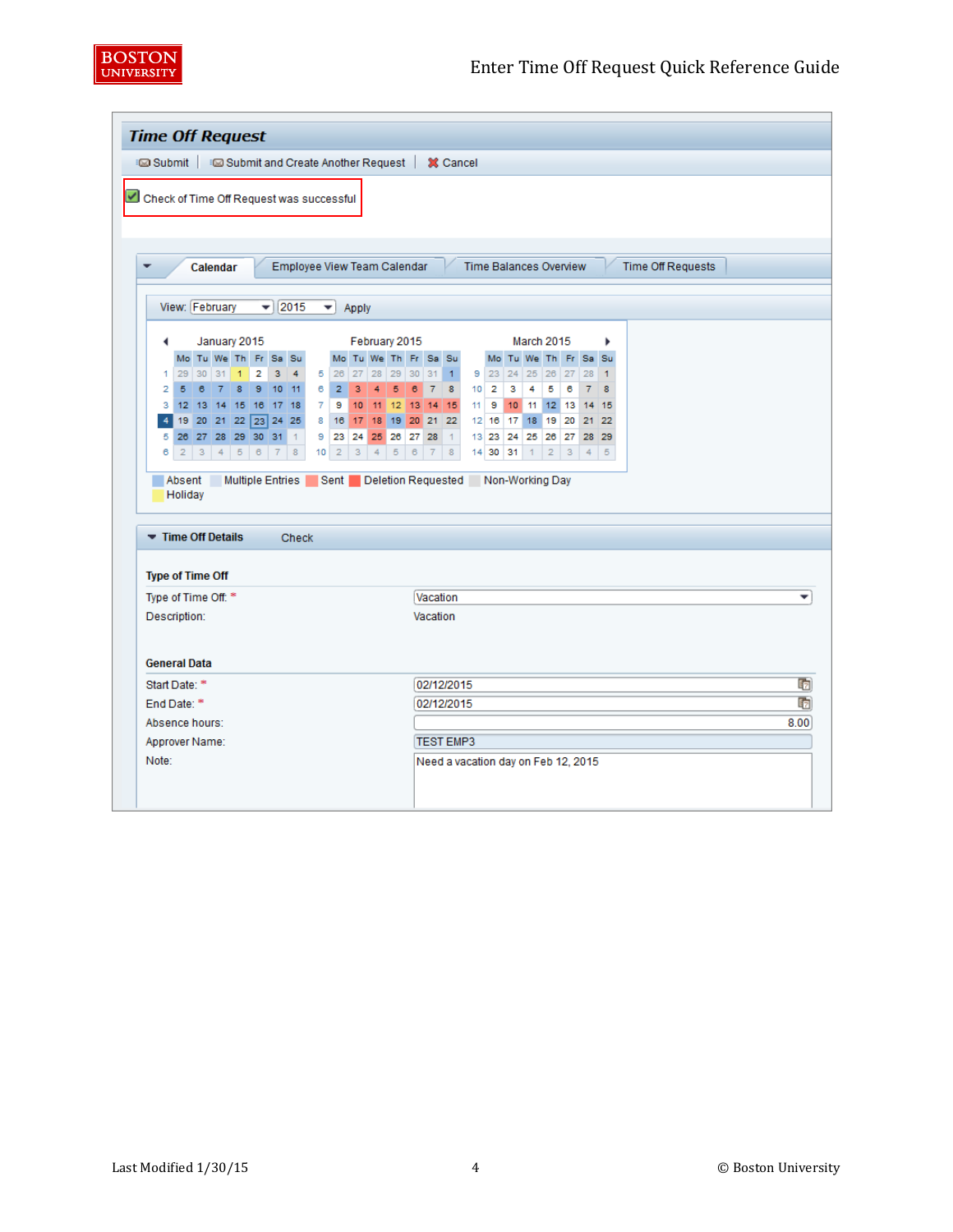

| Calendar                                                                                                                                  | Employee View Team Calendar                                                                                                       | <b>Time Balances Overview</b>                                                                                                     | Time Off Requests                                                              |                                                                                                                |
|-------------------------------------------------------------------------------------------------------------------------------------------|-----------------------------------------------------------------------------------------------------------------------------------|-----------------------------------------------------------------------------------------------------------------------------------|--------------------------------------------------------------------------------|----------------------------------------------------------------------------------------------------------------|
| View: February<br>$\blacktriangledown$   2015                                                                                             | $\blacktriangleright$ Apply                                                                                                       |                                                                                                                                   |                                                                                |                                                                                                                |
| January 2015<br>Mo Tu We Th Fr Sa Su<br>$1 \ 29 \ 30 \ 31 \ 1 \ 2 \ 3 \ 4$<br>6 7 8 9 10 11<br>$2 \overline{5}$<br>3 12 13 14 15 16 17 18 | February 2015<br>Mo Tu We Th Fr Sa Su<br>6 2 3 4 5 6 7 8<br>7 9 10 11 12 13 14 15                                                 | March 2015<br>٠<br>Mo Tu We Th Fr Sa Su<br>9 23 24 25 26 27 28 1<br>$10$ 2 3 4 5<br>$\mathbf{6}$<br>7 8<br>11 9 10 11 12 13 14 15 | <b>Leave Request: New</b><br><b>Type of Time Off</b>                           | $\Box$ x                                                                                                       |
| 4 19 20 21 22 23 24 25<br>5 26 27 28 29 30 31 1<br>$6$ 2 3 4 5 6 7 8<br>Absent                                                            | 8 16 17 18 19 20 21 22<br>9 23 24 25 26 27 28 1<br>$10$ 2 3 4 5 6 7 8<br>Multiple Entries Sent Deletion Requested Non-Working Day | 12 16 17 18 19 20 21 22<br>13 23 24 25 26 27 28 29<br>$14$ 30 31 1 2 3 4 5                                                        | Type of Time Off: Vacation<br><b>General Data</b>                              |                                                                                                                |
| Holiday<br>Time Off Details<br><b>Check</b><br><b>Type of Time Off</b>                                                                    |                                                                                                                                   |                                                                                                                                   | Start Date:<br>End Date:<br>Absence hours: 8.00<br>Approver:<br>Note:<br>Used: | 02/12/2015<br>02/12/2015<br><b>TEST EMP3</b><br>Need a vacation day on Feb 12, 2015<br>Vacation:<br>8.00 Hours |
| Type of Time Off: *<br>Description:<br><b>General Data</b>                                                                                | Vacation<br>Vacation                                                                                                              |                                                                                                                                   | <b>Additional Data</b><br><b>FMLA Related:</b>                                 |                                                                                                                |
| Start Date: *<br>End Date: *                                                                                                              | 02/12/2015<br>02/12/2015                                                                                                          |                                                                                                                                   |                                                                                | OK   Cancel<br>晌                                                                                               |
| Absence hours:<br>Approver Name:                                                                                                          | <b>TEST EMP3</b>                                                                                                                  |                                                                                                                                   |                                                                                | 8.00                                                                                                           |
| Note:                                                                                                                                     | Need a vacation day on Feb 12, 2015                                                                                               |                                                                                                                                   |                                                                                |                                                                                                                |

| 7        | <b>Cancel</b> | Click the <b>Cancel</b> button to return to the Time Off<br>Request screen without saving your request.                                                                                                                                                                                                                                                              |
|----------|---------------|----------------------------------------------------------------------------------------------------------------------------------------------------------------------------------------------------------------------------------------------------------------------------------------------------------------------------------------------------------------------|
| $\bf{8}$ | Submit        | Click the <b>Submit</b> button to send the request to the<br>approver to review the request. You will be asked to<br>confirm your requested absence. Review and click<br>on OK. Click the Submit and create another<br>request if you wish to enter a new request in the<br>same session. On clicking Submit, you will see a<br>message "Request sent successfully". |

## **Step 4: Review Completed Time Off Request**

The screen below gives you a completed view of the time requested off.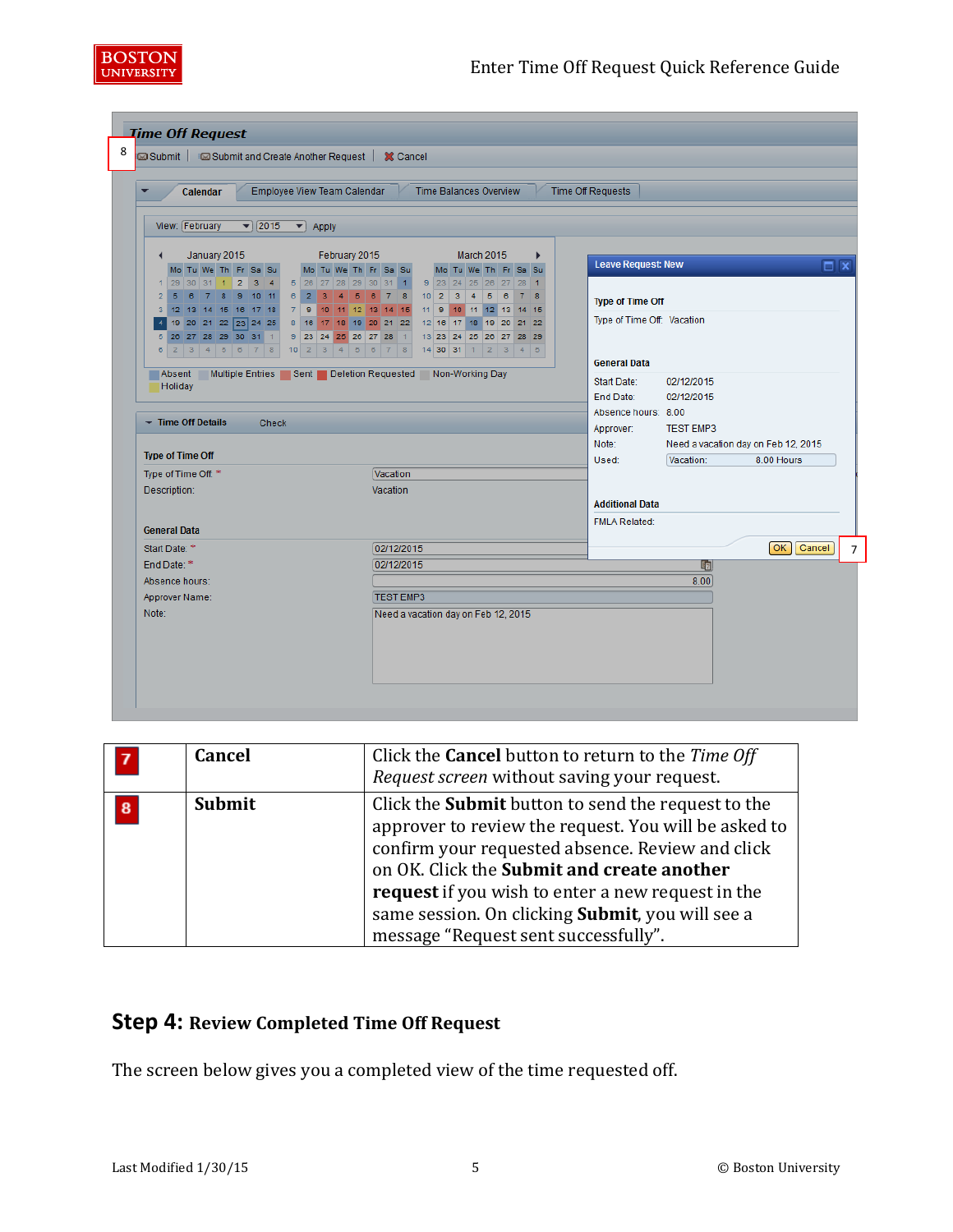

|      |                | <b>Time Off Request</b>                |                             |                       |                 |            |                      |                 |             |    |                    |                |              |
|------|----------------|----------------------------------------|-----------------------------|-----------------------|-----------------|------------|----------------------|-----------------|-------------|----|--------------------|----------------|--------------|
|      |                |                                        |                             |                       |                 |            |                      |                 |             |    |                    |                | $\mathbf{0}$ |
|      |                | Time Off Request was sent successfully | 9                           |                       |                 |            |                      |                 |             |    |                    |                |              |
|      |                | Time Off Overview                      | Create New Time off Request |                       |                 |            |                      |                 |             |    |                    |                |              |
|      |                | Show from: 12/23/2014                  | <b>F</b> Apply              |                       |                 |            |                      |                 |             |    |                    |                |              |
|      | <b>Actions</b> | Type of Time Off                       |                             | Start Date            |                 | End Date   |                      | Document Status |             | 10 | Absence hours Used |                | E            |
|      | / î            | Sick Pay                               |                             | 02/18/2015            |                 | 02/18/2015 |                      | Sent            |             |    |                    | 8.00 8 Hours   |              |
|      | ⁄ î            | Comp Time Earned (Exempt)              |                             | 02/16/2015            |                 | 02/16/2015 |                      | Sent            |             |    | 8.00               |                |              |
|      | / 1            | Comp Time Earned (Exempt)              |                             | 02/16/2015            |                 | 02/16/2015 |                      | Approved        |             |    | 8.00               |                |              |
|      | / î            | Vacation                               |                             | 02/13/2015            |                 | 02/17/2015 |                      | Sent            |             |    |                    | 24.00 16 Hours |              |
|      | /1             | Vacation                               |                             | 02/12/2015            |                 | 02/12/2015 |                      | Sent            |             |    |                    | 8.00 8 Hours   | U            |
|      |                | Time Balances Overview                 |                             |                       |                 |            |                      |                 |             |    |                    |                |              |
|      |                | Absence Type: All Types                |                             | Show from: 01/23/2015 | <b>ID</b> Apply |            |                      |                 |             |    |                    |                |              |
|      | Absence Type   |                                        | Deductible from             |                       | Deductible to   |            | Entitlement (Earned) |                 | Used (Past) |    | Planned (Future)   | Available      | ı.           |
|      | Vacation       |                                        | 09/01/2014                  |                       | 12/31/9999      |            | 96.67 Hours          |                 | 40.00 Hours |    | 56.00 Hours        | 0.67 Hours     |              |
| Sick |                |                                        | 09/01/2014                  |                       | 12/31/9999      |            | 514.00 Hours         |                 | 12.00 Hours |    | 62.00 Hours        | 440.00 Hours   |              |
|      |                |                                        |                             |                       |                 |            |                      |                 |             |    |                    |                |              |
|      |                |                                        |                             |                       |                 |            |                      |                 |             |    |                    |                |              |
|      |                |                                        |                             |                       |                 |            |                      |                 |             |    |                    |                | ۰            |

| 9 | <b>System Message</b>  | Review the system message to confirm the request<br>was sent successfully.                                                                                                                                                                                                                          |
|---|------------------------|-----------------------------------------------------------------------------------------------------------------------------------------------------------------------------------------------------------------------------------------------------------------------------------------------------|
|   | <b>Document Status</b> | Review the status of the request in the <b>Document</b><br><b>Status</b> area of the screen. There are three different<br>statuses for a leave:<br>Sent - Requested by the employee<br>Approved - The request has been approved<br>Rejected – The leave request has been<br>rejected by the manager |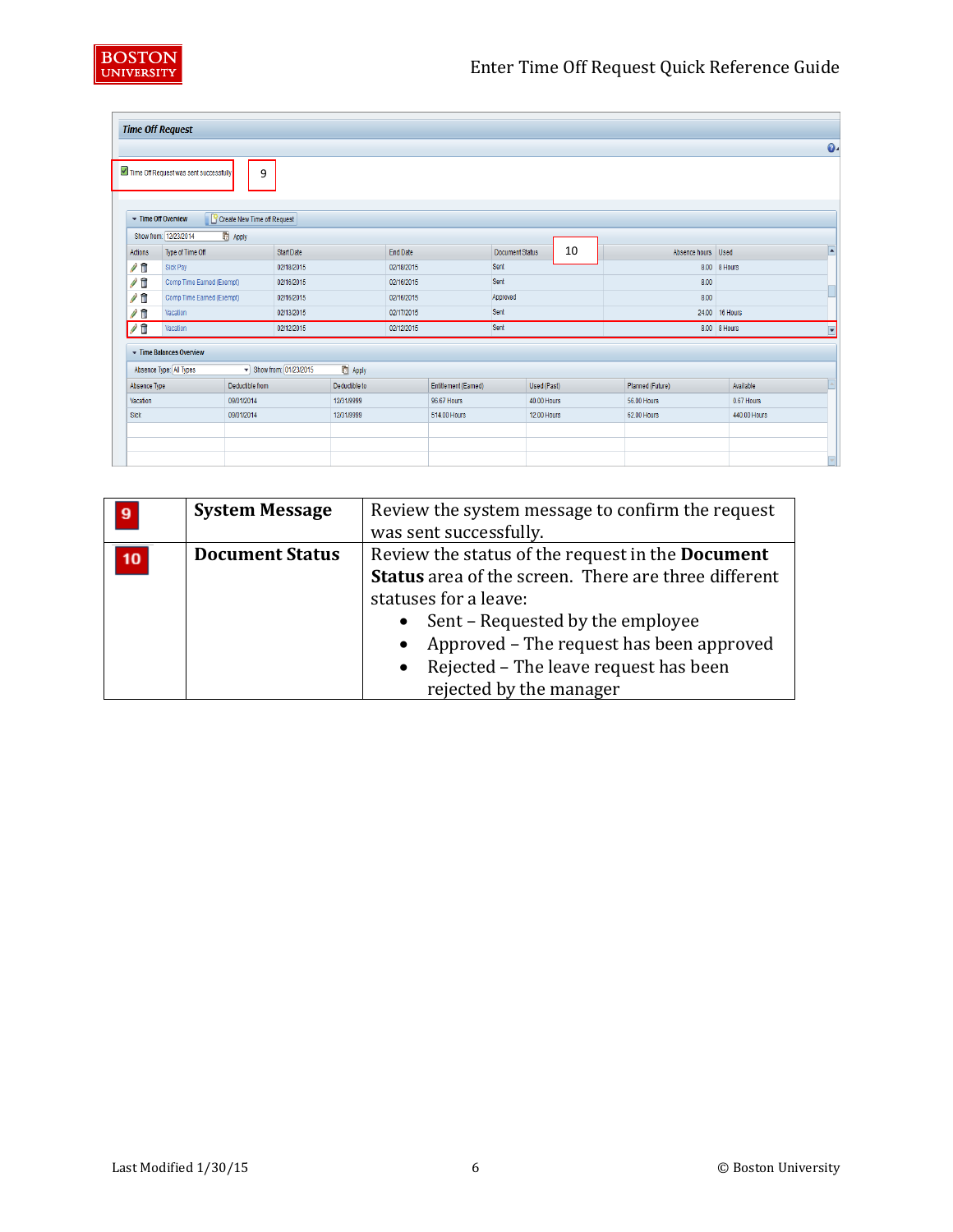## **To EDIT or DELETE a previously submitted request:**

**STEP 1: Click on the ESS tab. Now, click on Time Off Request located under Quick Links in the Time Services section.**



**STEP 2: Highlight the request you want to edit and click on the pencil to edit dates or on the trash can to delete the request. In the example below, hours are being edited from 8 hours to 4 hours for vacation day requested on April 2, 2015.**

|            | <b>Time Off Request</b>                          |            |            |                 |                    |                |              |
|------------|--------------------------------------------------|------------|------------|-----------------|--------------------|----------------|--------------|
|            |                                                  |            |            |                 |                    |                | $\mathbf{0}$ |
|            | Create New Time off Request<br>Time Off Overview |            |            |                 |                    |                |              |
|            | <b>F</b> Apply<br>Show from: 12/23/2014          |            |            |                 |                    |                |              |
| Actions    | Type of Time Off                                 | Start Date | End Date   | Document Status | Absence hours Used |                |              |
| $\sqrt{1}$ | Comp Time Earned (Exempt)                        | 09/07/2015 | 09/07/2015 | Sent            | 8.00               |                |              |
| $\sqrt{1}$ | Vacation                                         | 05/25/2015 | 05/26/2015 | Sent            |                    | 16.00 8 Hours  |              |
|            | Vacation                                         | 05/22/2015 | 05/26/2015 | Approved        |                    | 24.00 16 Hours |              |
| $\sqrt{1}$ | Vacation                                         | 04/03/2015 | 04/03/2015 | Rejected        | 8.00               |                |              |
| fì         | Sick Pay                                         | 04/02/2015 | 04/02/2015 | Sent            |                    | 8.00 8 Hours   | Y            |